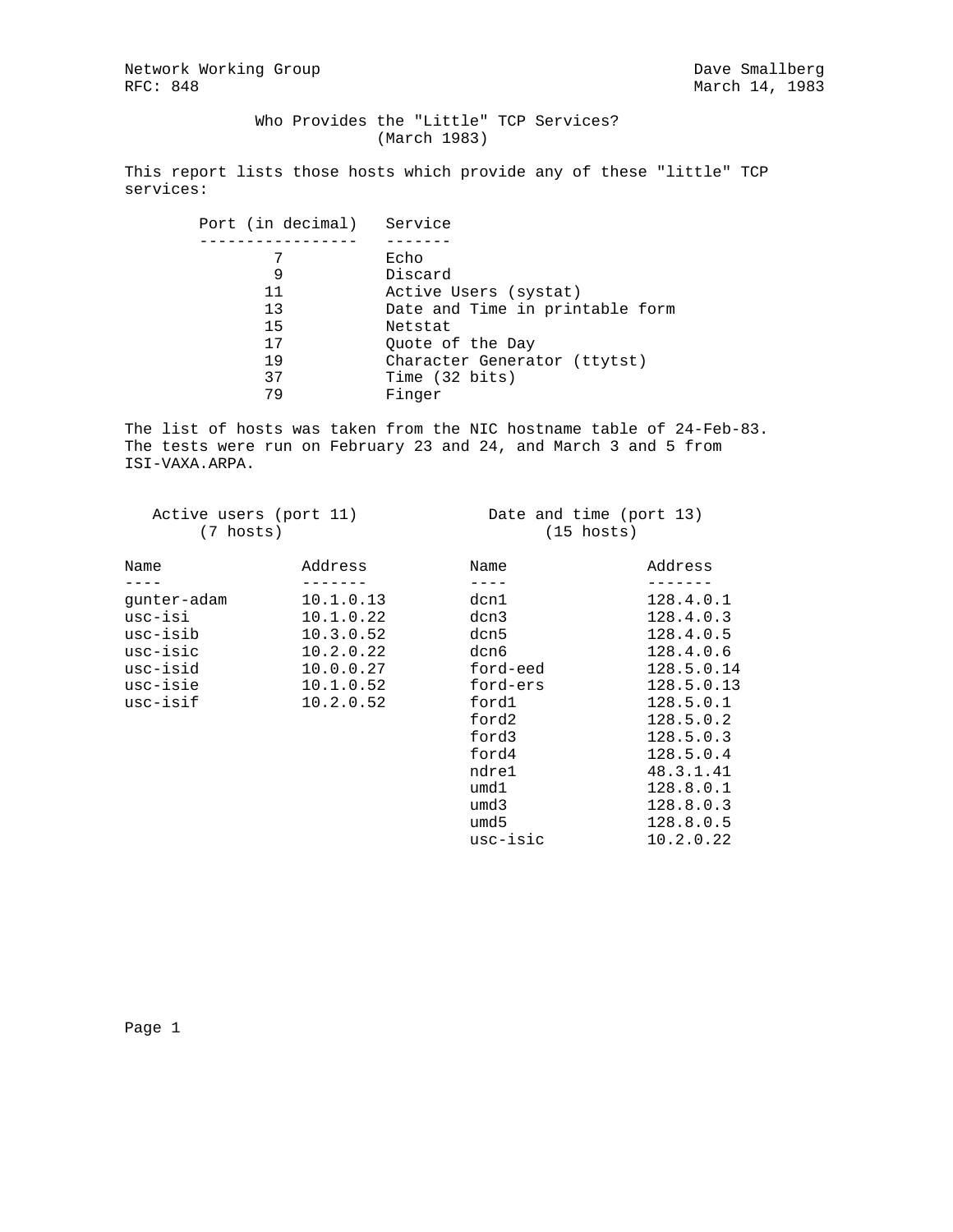### Echo (port 7)  $(38 \text{ hosts})$

### Discard (port 9)  $(29 \text{ hosts})$

| Name          | Address    | Name          | Address    |
|---------------|------------|---------------|------------|
| $- - -$       |            |               |            |
| ada-vax       | 10.0.0.52  | ames-tss      | 10.0.0.16  |
| ames-tss      | 10.0.0.16  | bnl           | 10.1.0.58  |
| bbn-rsm       | 10.4.0.82  | dcn1          | 128.4.0.1  |
| cca-unix      | 10.0.0.31  | dcn3          | 128.4.0.3  |
| $cit-750$     | 192.5.7.3  | dcn5          | 128.4.0.5  |
| cit-vax       | 10.1.0.54  | dcn6          | 128.4.0.6  |
| csnet-purdue  | 128.10.0.2 | ford-eed      | 128.5.0.14 |
| csnet-sh      | 10.1.0.94  | ford-ers      | 128.5.0.13 |
| dcn1          | 128.4.0.1  | ford-wdl1     | 128.5.32.1 |
| dcn3          | 128.4.0.3  | ford-wdl6     | 128.5.32.6 |
| dcn5          | 128.4.0.5  | ford1         | 128.5.0.1  |
| dcn6          | 128.4.0.6  | ford2         | 128.5.0.2  |
| ford-eed      | 128.5.0.14 | ford3         | 128.5.0.3  |
| ford-ers      | 128.5.0.13 | ford4         | 128.5.0.4  |
| ford-wdl6     | 128.5.32.6 | hi-multics    | 10.0.0.80  |
| ford1         | 128.5.0.1  | 11            | 10.0.0.10  |
| ford2         | 128.5.0.2  | mit-multics   | 10.0.0.6   |
| ford3         | 128.5.0.3  | ndre1         | 48.3.1.41  |
| ford4         | 128.5.0.4  | radc-multics  | 10.0.0.18  |
| hi-multics    | 10.0.0.80  | sri-nic       | 10.0.0.73  |
| mcclellan     | 10.3.0.78  | ucla-ccn      | 10.1.0.1   |
| mit-multics   | 10.0.0.6   | umd1          | 128.8.0.1  |
| ndre1         | 48.3.1.41  | umd2          | 128.8.0.2  |
| nyu           | 10.0.0.58  | umd3          | 128.8.0.3  |
| okc-unix      | 10.3.0.46  | umd5          | 128.8.0.5  |
| purdue        | 10.0.0.37  | umd7          | 128.8.0.7  |
| purdue-tn     | 14.0.0.1   | usgs1-multics | 10.0.0.68  |
| radc-multics  | 10.0.0.18  | usgs2-multics | 10.0.0.69  |
| sri-nic       | 10.0.0.73  | usgs3-multics | 10.0.0.70  |
| ucla-ccn      | 10.1.0.1   |               |            |
| umd1          | 128.8.0.1  |               |            |
| umd2          | 128.8.0.2  |               |            |
| umd3          | 128.8.0.3  |               |            |
| umd5          | 128.8.0.5  |               |            |
| umd7          | 128.8.0.7  |               |            |
| usgs1-multics | 10.0.0.68  |               |            |
| usgs2-multics | 10.0.0.69  |               |            |
| usgs3-multics | 10.0.0.70  |               |            |
|               |            |               |            |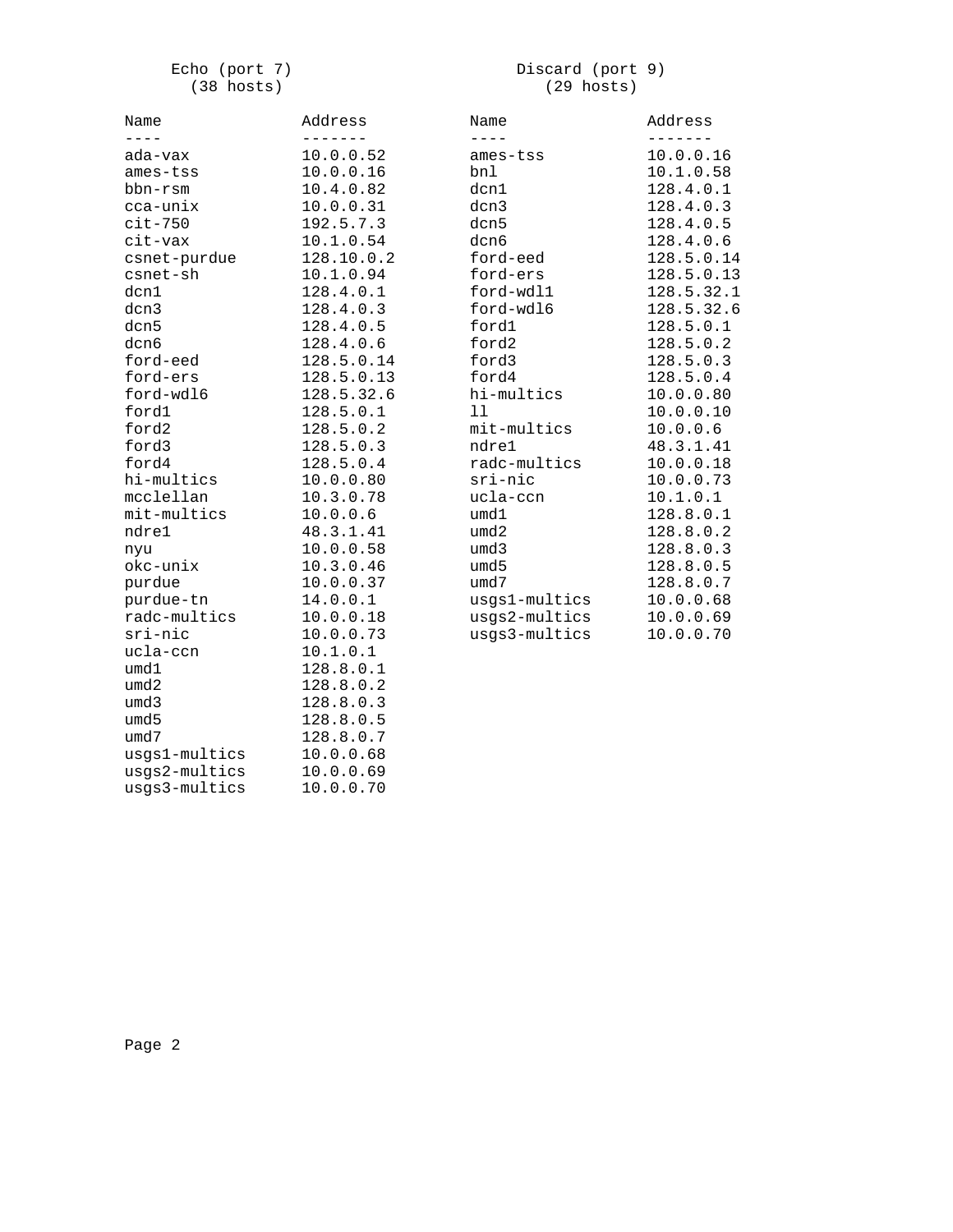#### Netstat (port 15) Quote of the day (port 17) (21 hosts) (16 hosts)

| Name        | Address    | Name      | Address    |
|-------------|------------|-----------|------------|
|             |            | $- - - -$ |            |
| dcn1        | 128.4.0.1  | ames-tss  | 10.0.0.16  |
| dcn3        | 128.4.0.3  | dcn1      | 128.4.0.1  |
| dcn5        | 128.4.0.5  | dcn3      | 128.4.0.3  |
| dcn6        | 128.4.0.6  | dcn5      | 128.4.0.5  |
| ford-eed    | 128.5.0.14 | dcn6      | 128.4.0.6  |
| ford-ers    | 128.5.0.13 | ford-eed  | 128.5.0.14 |
| ford1       | 128.5.0.1  | ford-ers  | 128.5.0.13 |
| ford2       | 128.5.0.2  | ford-wdl6 | 128.5.32.6 |
| ford3       | 128.5.0.3  | ford1     | 128.5.0.1  |
| ford4       | 128.5.0.4  | ford2     | 128.5.0.2  |
| qunter-adam | 10.1.0.13  | ford3     | 128.5.0.3  |
| ndre1       | 48.3.1.41  | ford4     | 128.5.0.4  |
| umd1        | 128.8.0.1  | ndre1     | 48.3.1.41  |
| umd3        | 128.8.0.3  | umd1      | 128.8.0.1  |
| umd 5       | 128.8.0.5  | umd3      | 128.8.0.3  |
| usc-isi     | 10.1.0.22  | umd 5     | 128.8.0.5  |
| usc-isib    | 10.3.0.52  |           |            |
| usc-isic    | 10.2.0.22  |           |            |
| usc-isid    | 10.0.0.27  |           |            |
| usc-isie    | 10.1.0.52  |           |            |
| usc-isif    | 10.2.0.52  |           |            |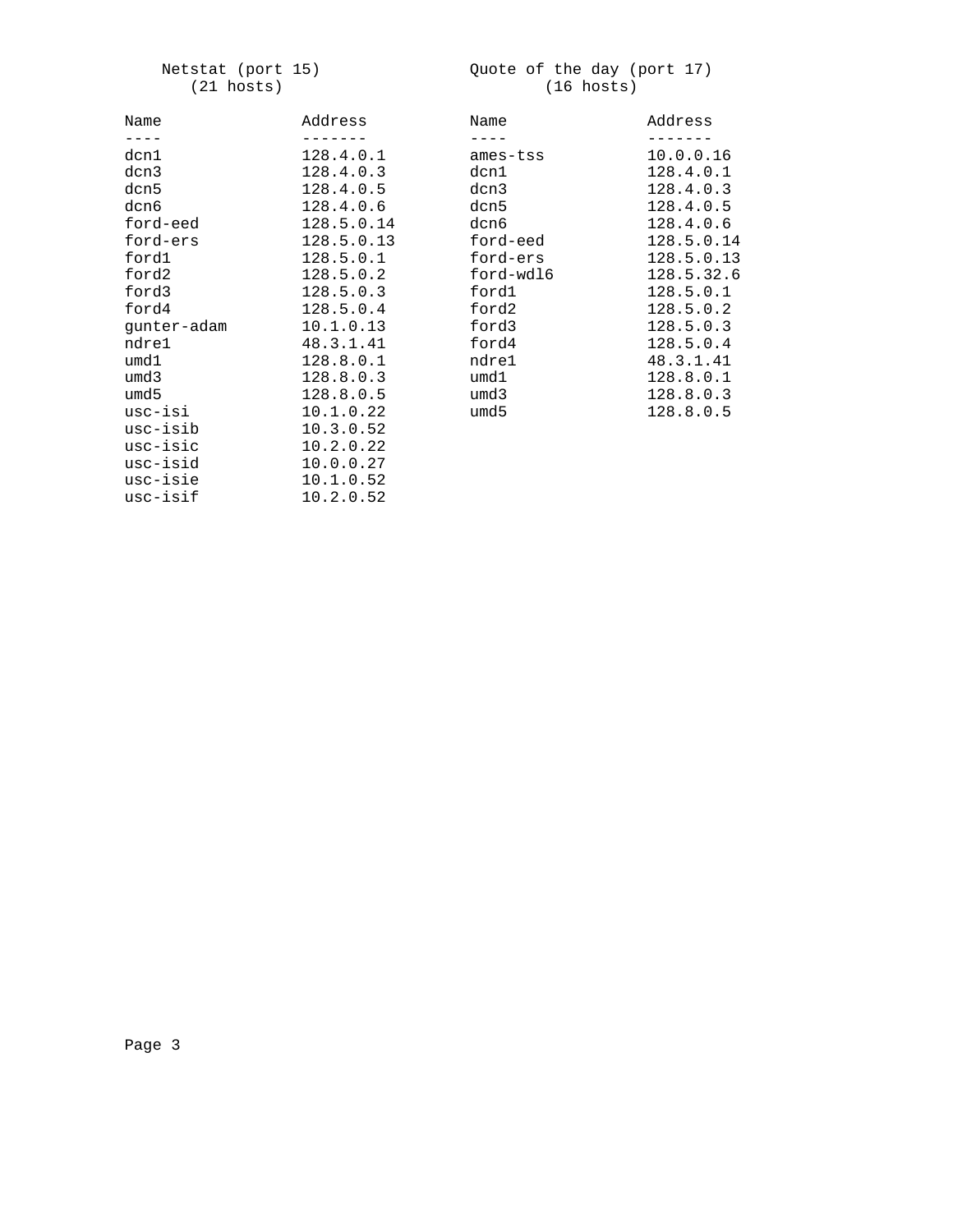## Character generator (port 19) Finger (port 79)  $(19 \text{ hosts})$

# $(35 \text{ hosts})$

| Name      | Address    |
|-----------|------------|
|           |            |
| dcn1      | 128.4.0.1  |
| dcn3      | 128.4.0.3  |
| dcn5      | 128.4.0.5  |
| dcn6      | 128.4.0.6  |
| ford-eed  | 128.5.0.14 |
| ford-ers  | 128.5.0.13 |
| ford-wdl6 | 128.5.32.6 |
| ford1     | 128.5.0.1  |
| ford2     | 128.5.0.2  |
| ford3     | 128.5.0.3  |
| ford4     | 128.5.0.4  |
| ndre1     | 48.3.1.41  |
| sri-nic   | 10.0.0.73  |
| umd1      | 128.8.0.1  |
| umd2      | 128.8.0.2  |
| umd 3     | 128.8.0.3  |
| umd 5     | 128.8.0.5  |
| umd7      | 128.8.0.7  |
| usc-isic  | 10.2.0.22  |

| Name                 | Address    |
|----------------------|------------|
| $- - - -$<br>ada-vax | 10.0.0.52  |
| aids-unix            | 10.2.0.56  |
| cca-unix             | 10.0.0.31  |
| $cit-20$             | 10.0.0.54  |
| $cit-750$            | 192.5.7.3  |
| cit-vax              | 10.1.0.54  |
| csnet-purdue         | 128.10.0.2 |
| csnet-sh             | 10.1.0.94  |
| qunter-adam          | 10.1.0.13  |
| hi-multics           | 10.0.0.80  |
| jpl-vax              | 10.3.0.54  |
| $111$ -mfe           | 10.1.0.21  |
| mit-ai               | 10.2.0.6   |
| mit-ajax             | 18.10.0.64 |
| mit-cls              | 18.10.0.76 |
| mit-dms              | 10.1.0.6   |
| $mit-mc$             | 10.3.0.44  |
| $mit-m1$             | 10.3.0.6   |
| mit-multics          | 10.0.0.6   |
| nyu                  | 10.0.0.58  |
| purdue               | 10.0.0.37  |
| purdue-tn            | 14.0.0.1   |
| radc-multics         | 10.0.0.18  |
| rutgers              | 10.2.0.58  |
| sri-iu               | 10.3.0.73  |
| $sri-kl$             | 10.1.0.2   |
| usc-isi              | 10.1.0.22  |
| usc-isib             | 10.3.0.52  |
| usc-isic             | 10.2.0.22  |
| usc-isid             | 10.0.0.27  |
| usc-isie             | 10.1.0.52  |
| usc-isif             | 10.2.0.52  |
| utexas-20            | 10.1.0.62  |
| wharton-10           | 10.3.0.24  |
| wpafb-afwal          | 10.1.0.47  |